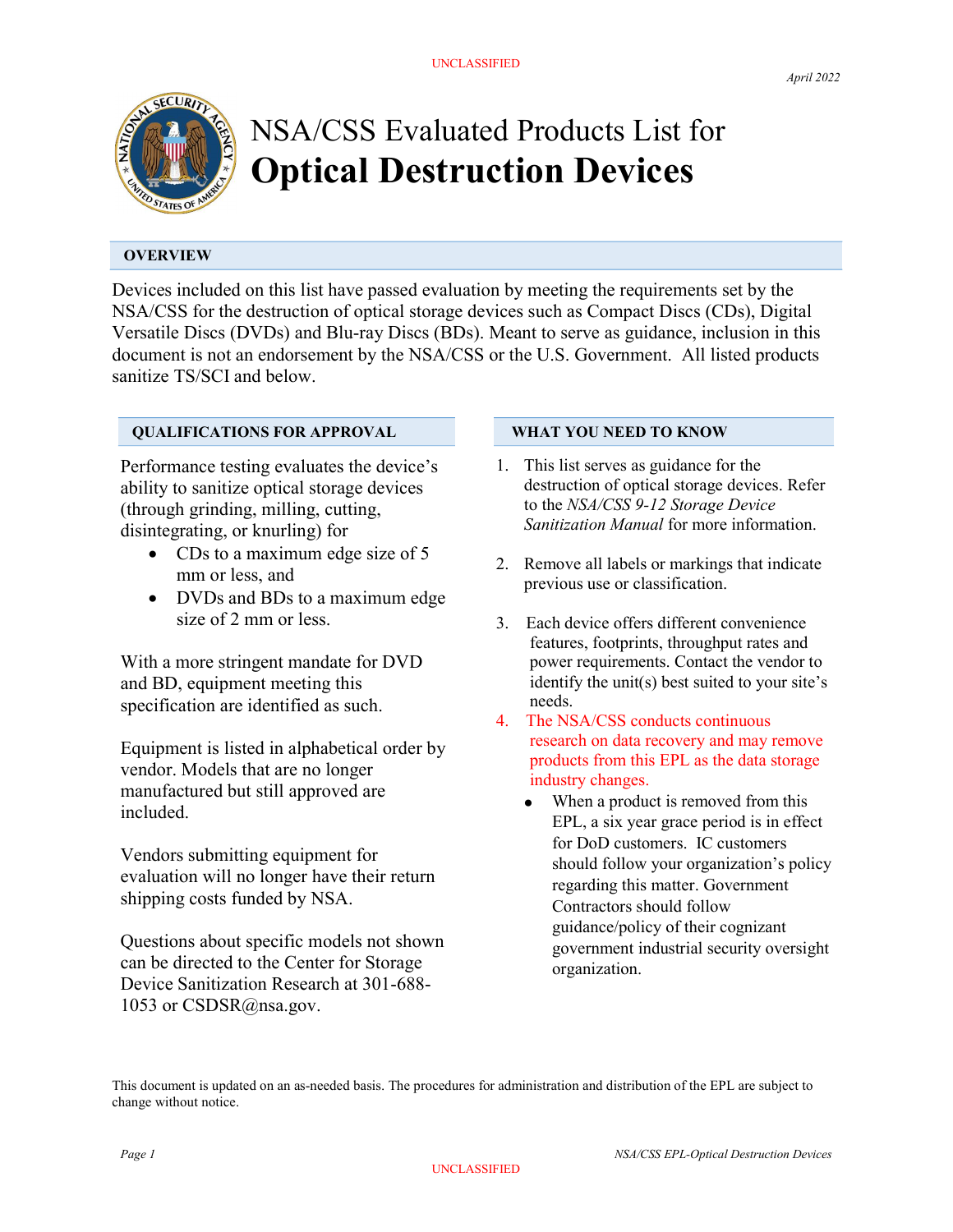### VENDOR MODEL MODEL ACCEPTABLE MATERIAL Applied Magnetics Laboratory, Inc. InfoStroyer 151-EXTVAC CD, DVD, BD. Applied Magnetics Laboratory, Inc. InfoStroyer 151-HP SIM Card, CAC ID, EMV Credit Card, Magnetic Strip Card, CD, DVD, and BD when mixed with other storage devices. Capital Shredder **K-16 Destroyer** Manufactured after Nov, 2019. ( SN: XXXX / MMYY) CD, DVD, BD, EMV Credit Card, Magnetic Stripe Card, CAC ID, SIM Card, Paper. Capital Shredder Corp.<br>
Save Cay WHAT (10 GW) OF THE Nov, 2019. ( SN: XXXX / MMYY) CD, DVD, BD, EMV Credit Card, Magnetic Stripe Card, CAC ID, SIM Card. Capital Shredder Corp. MX-10 SIM Card, CAC ID, EMV Credit Card, Magnetic Strip Card, Flash Drive, Circuit Board, Solid State Drive, Enterprise Solid State Drive, Cell Phone, Tablet. CD, DVD, and BD when mixed with other storage devices. Capital Shredder Corp. SS-16D CD, Paper. DoD: DVD Usage until October 2024. Capital Shredder Corp. SS-16X CD, DVD, BD, Paper. Capital Shredder Corp. SS-30 CD, DVD, BD, Paper. Dahle North America, Inc. 727CS CD, Paper. Data Security, Inc. SSMD-2mm SIM Card, Flash Drive, Circuit Board, Solid State Drive, Cell Phone, Tablet. CD, DVD, and BD when mixed with other storage devices. Dynamo Shredder Company Dynamo 672 (662 HSAL DUAL) CD, Paper. DoD: DVD Usage until October 2024. Formax **COMBI 0030** CD, DVD, BD, Paper. Formax FD 8730HS CD, Paper. DoD: DVD Usage until October 2024. Formax **FD 8732HS** CD, DVD, BD, Paper. GigaBiter, LLC GB12 Solid State System SIM Card, CAC ID, EMV Credit Card, Magnetic Strip Card, Flash Drive, Circuit Board, Solid State Drive, Enterprise Solid State Drive, Cell Phone, Tablet. CD, DVD, and BD when mixed with other storage devices. GigaBiter, LLC GB16 Solid State System SIM Card, CAC ID, EMV Credit Card, Magnetic Strip Card, Flash Drive, Circuit Board, Solid State Drive, Enterprise Solid State Drive, Cell Phone, Tablet. CD, DVD, and BD when mixed with other storage devices. GigaBiter, LLC GB21 System Hard Disk Drives, SIM Card, CAC ID, EMV Credit Card, Magnetic Strip Card, Flash Drive, Circuit Board, Solid State Drive, Enterprise Solid State Drive, Cell Phone, Tablet. CD, DVD, and BD when mixed with other storage devices. HSM of America, LLC Securio P36 L6 OMDD Combo CD, Paper. DoD: DVD Usage until October 2024. Marquis Business Systems Kobra 400 HS-OM Manufactured after Nov, 2019. ( SN: XXXX / MMYY) CD, DVD, BD, EMV Credit Card, Magnetic Stripe Card, CAC ID, SIM Card.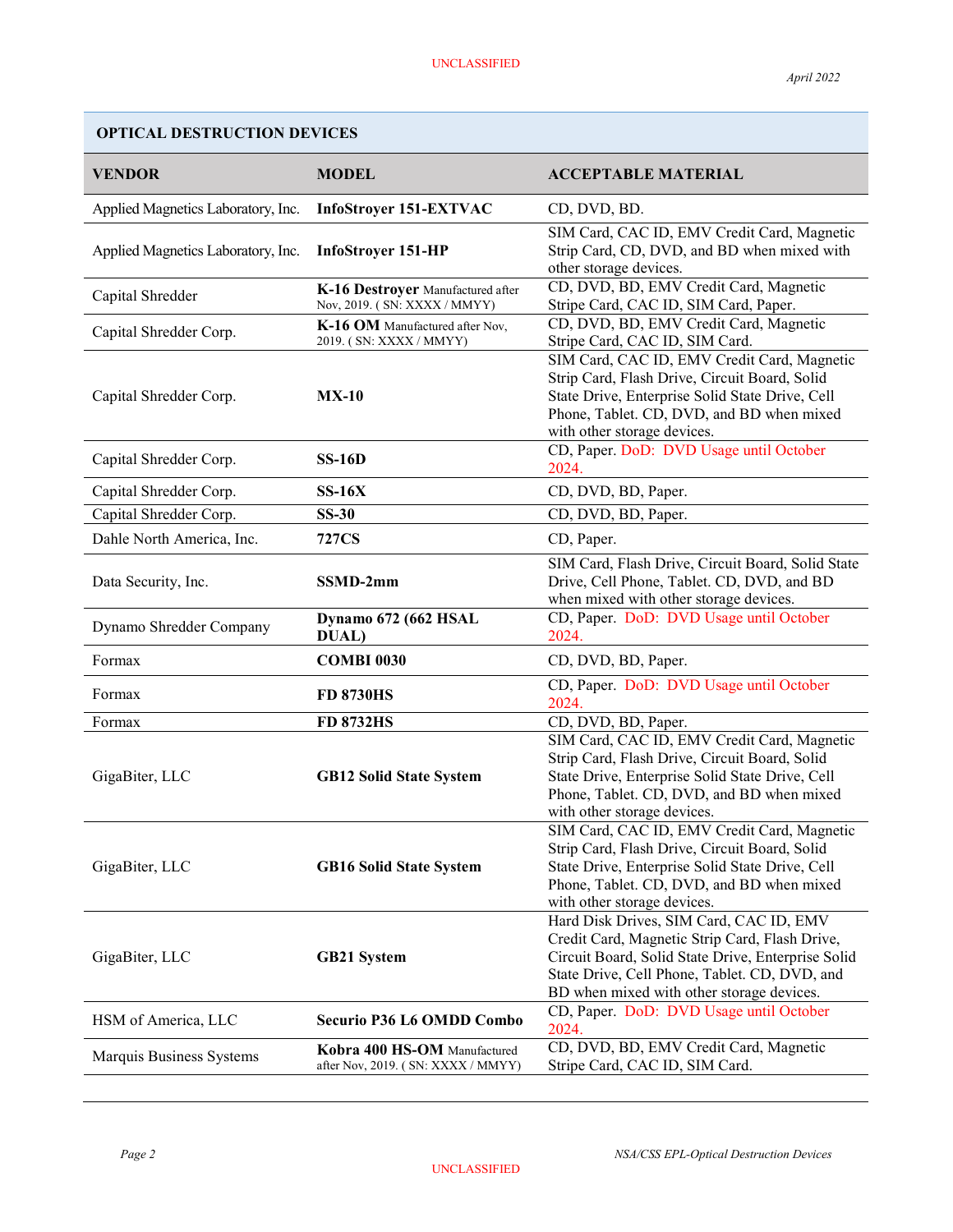| <b>OPTICAL DESTRUCTION</b>                          |                                                                          | <b>OPTICAL DESTRUCTION DEVICES</b>                                                                                                 |
|-----------------------------------------------------|--------------------------------------------------------------------------|------------------------------------------------------------------------------------------------------------------------------------|
| <b>DEVICES</b>                                      |                                                                          |                                                                                                                                    |
| <b>VENDOR</b>                                       | <b>MODEL</b>                                                             | <b>VENDOR</b>                                                                                                                      |
| Marquis Business Systems                            | Kobra 400HS6 Combi<br>Manufactured after Nov, 2019. (SN:<br>XXXX / MMYY) | CD, DVD, BD, Paper, EMV Credit Card,<br>Magnetic Stripe Card, CAC ID, SIM Card.                                                    |
| Marquis Business Systems                            | Kobra SSD                                                                | CD, DVD, BD, Circuit Board, Flash Drive, SIM<br>Card, Solid State Drive. CD, DVD, and BD when<br>mixed with other storage devices. |
| ProSource Packaging, Inc.                           | <b>AB950OMP</b> Manufactured after Nov,<br>2019. (SN: XXXX / MMYY)       | CD, DVD, BD, Paper, EMV Credit Card,<br>Magnetic Stripe Card, CAC ID, SIM Card.                                                    |
| Security Engineered Machinery,<br>Inc.              | Model 0200-OMD/SSD                                                       | CD, DVD, BD, EMV Credit Card, Magnetic<br>Stripe Card, CAC ID, SIM Card.                                                           |
| Security Engineered Machinery,<br>Inc.              | Model 250                                                                | CD, Punched Tape. DoD: DVD Usage until<br>October 2024.                                                                            |
| <b>Whitaker Brothers Business</b><br>Machines, Inc. | Datastroyer 103-DVD<br><b>July 2027</b>                                  | CD. DVD Usage until October 2024                                                                                                   |
| <b>Whitaker Brothers Business</b><br>Machines, Inc. | Datastroyer 303-DVD                                                      | CD, DVD, BD, EMV Credit Card, Magnetic<br>Stripe Card, CAC ID, SIM Card.                                                           |
| <b>Whitaker Brothers Business</b><br>Machines, Inc. | <b>Datastroyer DCS 36/6</b>                                              | CD, Paper. DoD: DVD Usage until October 2024                                                                                       |

# NO LONGER MANUFACTURED

| <b>VENDOR</b>           | <b>MODEL</b>  | <b>REMARKS</b> |
|-------------------------|---------------|----------------|
| Dynamo Shredder Company | 662 HSAL DUAL | CD, Paper.     |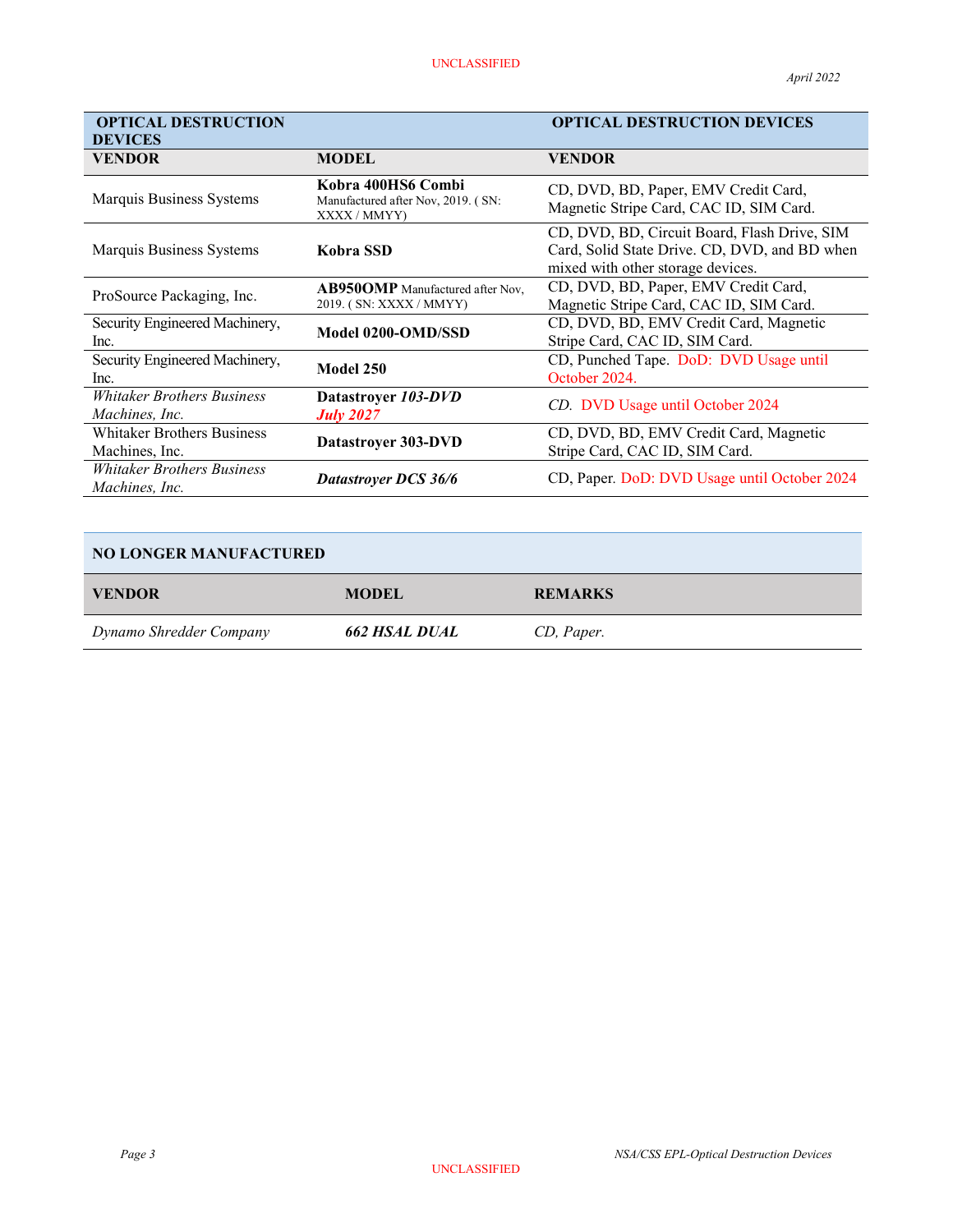### VENDOR CONTACT INFORMATION

Applied Magnetics Laboratory, Inc. (AML) 401 Manor St., York, PA 17401 Phone: 1-717-430-2774 Fax: 1-717-846-8660 Drew Wildonger, President Email: sales@appliedmagnetics.com GSA Contract: GS-02F-0016T URL: appliedmagnetics.com

Phone: 1-301-770-3900 Fax: 1-301-7704286 Gregory V. DiGioia, President Email: info@papershredders.com K. Kim Jones, CEO URL: papershredders.com GSA Contract: GS-25F-0024M

URL: cdrominc.com

Dahle North America, Inc. 49 Vose Farm Rd., Peterborough, NH 03458 Phone: 1-800-995-1379 Fax: 1-603-924-1616 Scott A. Prokop, Vice President Email: sprokop@dahle.com GSA Contract: GS-02F-0112P URL: dahle.com

Dynamo Shredder Company 392 Harbor Ridge Dr., Palm Harbor, FL 34683 (New Market Enterprises, Ltd.) James Mokhiber, CEO Phone: 1-800-225-9293 Fax: 1-508-366-6814 GSA Contract: GS-02F-0191P Email: jmokhiber@newmarketltd.net or government@dynamoshredders.com URL: dynamoshredders.com

URL: formax.com

HSM of America, Inc. 419 Boot Rd., Downington, PA 19335 Phone: 1-800-613-2110 Fax: 1-484-237-2340 Marshall Eubanks, Senior Product Manager Email: marshall.eubanks@hsmofamerica.com GSA Contract: GS-02F-0120P URL: hsmofamerica.com

Email: info@kustersamerica.com URL: kustersengineering.com

Email: info@kobrashredders.com URL: kobrashredders.com

Capital Shredder Corp. 5550 Wilkins Ct., Rockville, MD 20852

CD ROM, Inc. 3131 East Riverside Dr., Fort Meyers, FL 33916 Phone: 1-239-332-2800 Fax: 1-239-332-2808 Dr. Roger Hutchison, President and CEO Email: rshutch@cdrominc.com GSA Contract: 47QTCA18D00FT

Formax 1 Education Way, Dover, NH 03820 Phone: 1-800-232-5535 ext. 11 T. Ryan Lindsay, President Email: TRLindsay@formax.com GSA Contract: GS-02F-029S

Kusters Engineering America **PO Box 5247, Johnston, PA 15904** Phone: 1-814-691-0704 Sam Taylor, COO

Marquis Business Systems, LLC. 700 Route 46 West, Suite 6, Clifton, NJ 07013 Phone: 1-973-340-3111 Fax: 1-973-340-3770 Matt Arki, President